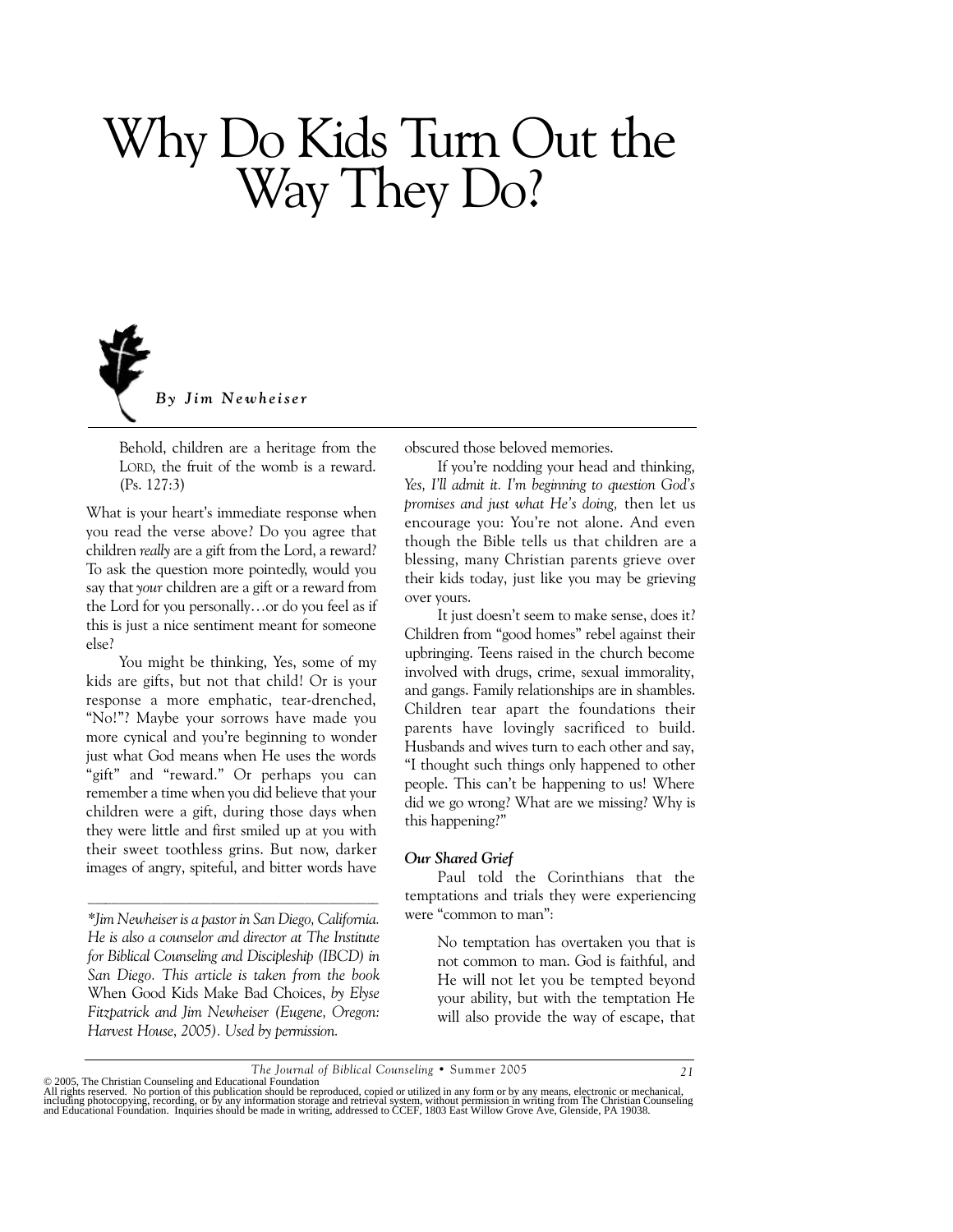you may be able to endure it. (1 Cor. 10:13)

In part, what this verse means is that everyone faces deep heartache and sorrow at some time in their lives. Although others may not suffer in the exact same way, we all share similar griefs and troubles. Yes, we all suffer temptations and trials. And many parents—even those mentioned in the Bible—have experienced misery and sadness at the hands of their children, including the first parents, Adam and Eve.

Adam and Eve had high hopes for their two sons. They sought to raise their children to serve the Lord. While one son honored both God and his parents, the other was stubborn, self-willed, and hot-tempered. Ultimately this rebellious son murdered his younger brother and had to spend the rest of his life separated from his parents who loved him. Is it hard for you to imagine the anguish that Adam and Eve experienced? Probably not. The sad reality of of such success. When we see families like these, we wonder what they're doing right and we're doing wrong. We wonder what books they've read or what seminars they've attended. In fact, if you ask these parents the secret of their success, they often tell you that if you would just follow the right formula (the one they follow), your kids would be just like theirs.

Are there "right" parenting formulas that guarantee you'll have godly children? For instance, some parents prefer a particular method of discipline. Others insist that a certain type of education is the key, while still others promote a particular curriculum that is guaranteed to instill godly character into children. These parents all believe that by carefully following a prescribed system, they will be assured of success. But are there really any failsafe methods of child-rearing? Does the Bible prescribe specific methods of parenting that promise success every time? The biblical answer

Does the Bible prescribe specific methods of parenting that promise success every time? The biblical answer to this question is *No, there are no foolproof methods of parenting.*

life after Eden is that this story has been repeated in countless homes, including our own. Often, as in the first family, one child is obedient and godly, while another turns away from the faith and, by his actions, inflicts upon his parents shame, grief, and pain.

Many despairing mothers and fathers wonder why some children rebel as they do. Why is it that some families seem to have "perfect" kids, while others struggle? Does the answer lie solely in our way of parenting, or are there other factors at work?

## *Does Good Parenting Guarantee Good Kids?*

Some families just exude sweetness and light! These families walk into church with smiling faces, neatly dressed, and on time. The children are polite, respectful, and articulate with adults. Those of us who struggle with our children can be tempted to feel guilty, condemned, and incompetent in the presence

to this question is *No, there are no foolproof methods of parenting.* That's because there are other factors at work in our children's lives, and because *none of us ever perfectly parents our children.* 

Now, you may be wondering about certain Scripture passages that seem to say something different. We're aware of these passages, many of them in Proverbs. Let's take a few moments now to consider them and the book of Proverbs in general.

#### *Train Up a Child in the Way He Should Go*

Proverbs 22:6 is a very familiar text, and probably one you've already thought of. It reads, "Train up a child in the way he should go; even when he is old he will not depart from it." This text does seem to prove the case of those who claim, "If you follow the right formula, you'll be a successful parent," doesn't it? It also seems to imply that those of us who have wayward children are solely to blame for their failure.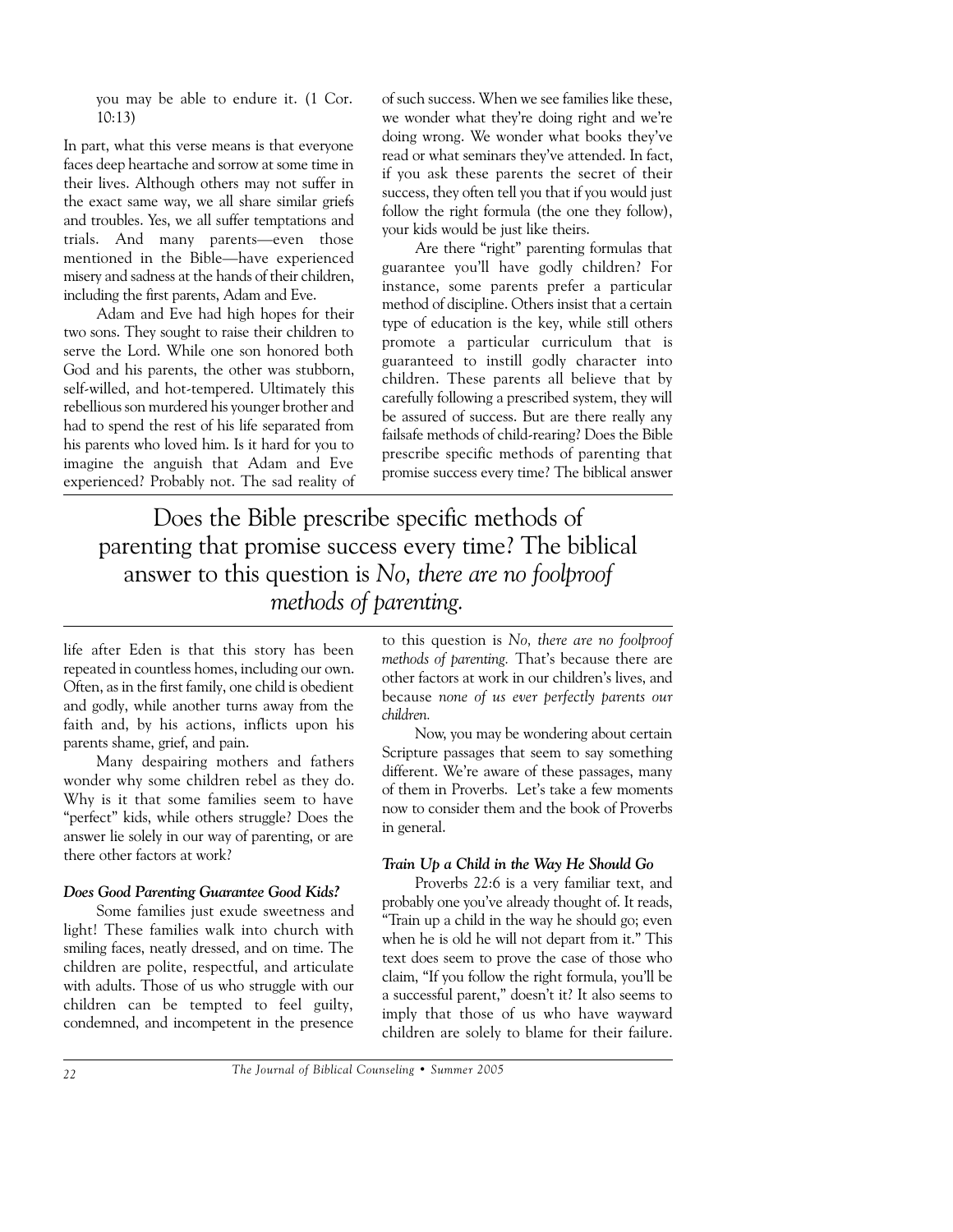Some people also take this verse to mean that even though our children might be straying right now, when they're older, they'll come back to God. But wayward children don't always come back—Cain didn't, did he? What, then, does this proverb mean? How should we understand it?

In order to understand the meaning of Proverbs 22:6, we need to grasp the nature of proverbs overall. The book of Proverbs is not a collection of promises that will be fulfilled as long as the condition for the promise is met. Instead, proverbs are *maxims* that wisely describe, in a general sense, the way that God has made the world to operate. For example, Proverbs 10:4 states, "A slack hand causes poverty, but the hand of the diligent makes rich." While it is true that those who are lazy generally come to poverty, we also see sluggards who win the lottery or inherit vast wealth. On the other hand, there are hardworking rice farmers in India who struggle to feed their families and can never even dream of having enough money to own a car. These exceptions do not invalidate the truth of this proverb. The maxim that hard work is profitable and laziness brings economic hardship is still wise and true and, *generally speaking*, proves applicable in most *but not all* cases.

In the same way, Proverbs 22:6 is a wise maxim. It is true that God often blesses godly parenting. Generally speaking, children from Christian families that honor the Scriptures usually turn out much better than children raised in unbelieving homes that reject His Word. There are, however, exceptions. Just as it's possible for a hardworking man to remain poor, it's also possible for kids who've had faithful parents to turn from the truth.

What we need to realize is that there are no promises that God will always and in every case save our children, no matter how diligent we are in directing them to the Lord we love. Take a moment now to breathe in the freedom and peace this truth brings you. Perhaps you have trained up your children in the way that they should go, and yet they're departing from it. Don't automatically assume that their rebellion is your fault. Consider instead the fact that the Bible teaches there are *three* factors, not just one, that determine how a child turns out:

- *Parents* are responsible to humbly honor the Lord and faithfully obey His Word in training their children.
- *Children* are responsible to humbly honor their parents and the Lord by responding in faithful obedience.
- *The Lord* is ruling sovereignly over the lives of both parents and children, directing them according to His good purposes.

## **Parent Responsibilities**

Parents are responsible to humbly honor the Lord and faithfully obey His Word in training their children. Although it is true that God doesn't absolutely guarantee success in response to our faithful parenting, the Bible does make it very clear that parents are responsible to train their children according to God's principles. We are to diligently discipline our kids in the hope that God will work through our discipline and nurture to draw them to Himself, as these Proverbs teach:

- Discipline your son, and he will give you rest; he will give delight to your heart. (Prov. 29:17)
- Do not withhold discipline from a child; if you strike him with a rod, he will not die. If you strike him with the rod, you will save his soul from Sheol. (Prov. 23:13-14)

We parents have an awesome responsibility, don't we? In fact, these verses make it clear that our parenting is so important that it's a matter of life and death. The Lord encourages us to train our children because we might be the very means He will use to rescue our children from destruction and protect them from the foolishness that resides in their hearts.

How important is this responsibility? One example of a father's failure to lovingly discipline his children is given to us in the Old Testament. This father not only lost his ministry because of his neglect, but also his life.

Although Eli was blessed by God to be a priest and to offer sacrifices and prayers to Him, he's the classic biblical example of parental failure. He was overly permissive with his wicked sons who were abusing their priestly prerogatives by eating forbidden portions of the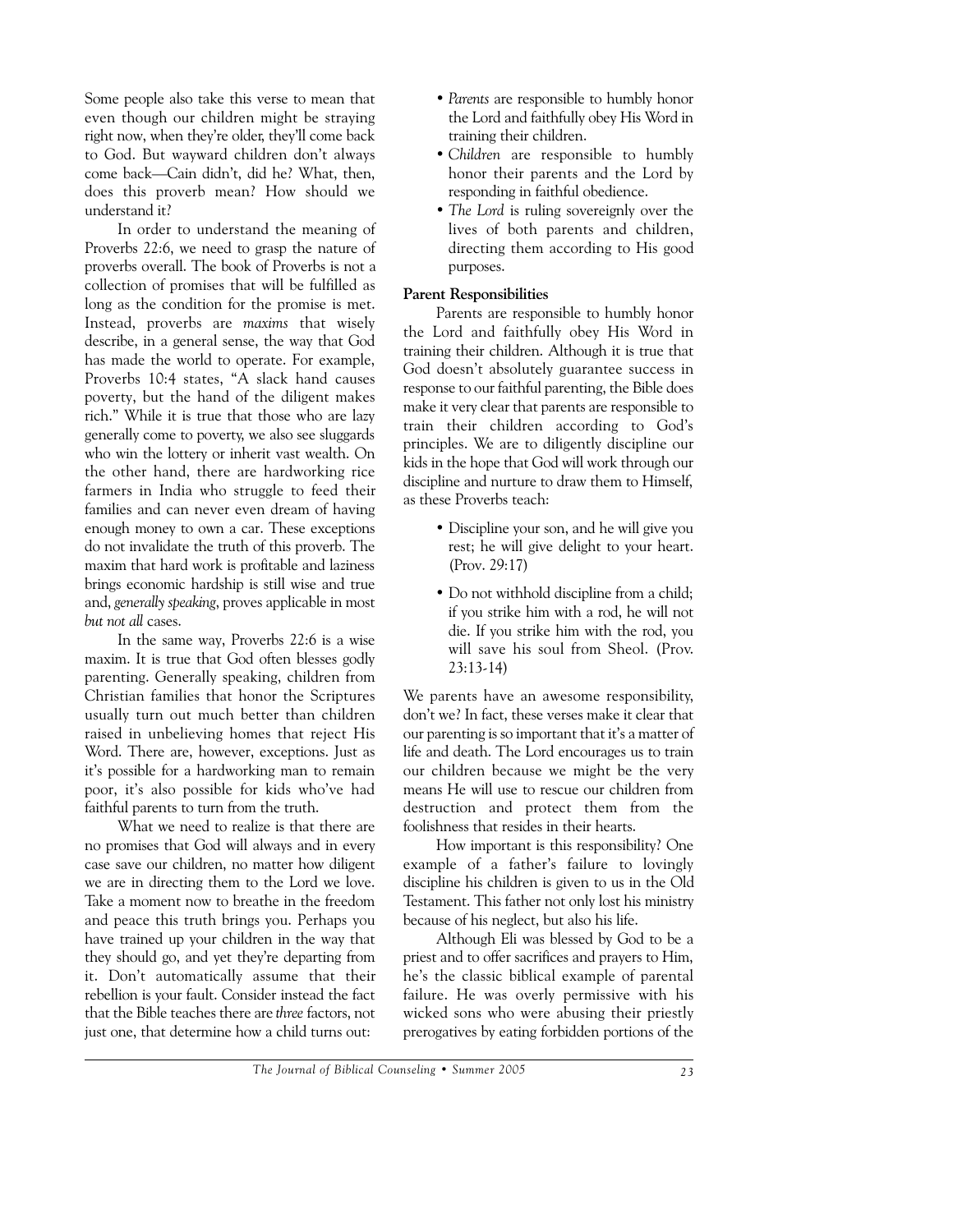temple sacrifices and committing acts of immorality with women who came to the temple to worship (1 Sam. 2:12-17). Although Eli asked his sons to change, he failed to take firm action to stop them. Instead of acting decisively, he just pleaded with and begged them to change. Because of his failure to restrain his children, God pronounced a serious judgment against his whole family: "I declare to him that I am about to punish his house forever, for the iniquity that he knew, because his sons were blaspheming God, and *he did not restrain them*" (1 Sam. 3:13, emphasis added).

It's easy to see why Eli responded as he did, isn't it? As parents, we often find it difficult to be as strong as we should be. Instead, we nag and hope that our son will eventually change or we leave our daughter alone and dream that she'll return to being the sweet girl she once was. Have you been guilty of failing to train your children as you should?

Then they gained more freedom and their sphere of relationships grew while our influence over them diminished. Although we were able to exercise some authority over their behavior when they were young, the truth is that their hearts have always been outside of our control.

The entire book of Proverbs is an appeal to a child to choose wisdom over folly. Even though the parent is telling him exactly what he needs to know (and doing so perfectly!), the child still must choose to respond in humble obedience. Having a wise father does not guarantee a wise son or daughter because a child can choose to reject the ways of wisdom and live foolishly. In Proverbs, wisdom and folly are portrayed as women who try to entice a young man to eat at their respective banquets (see Proverbs 9). The young person must choose where he will dine. His parent *can* counsel him but *can't* force him to dine at Wisdom's Table. And although he is young, his choices are very

Having a wise father does not guarantee a wise son or daughter because a child can choose to reject the ways of wisdom and live foolishly.

#### *Children's Responsibilities*

Children are responsible to humbly honor the Lord and their parents by responding in faithful obedience. Although parents are accountable to honor the Lord by faithfully training their children, *children are also responsible for their own decisions.* Godly parenting does not guarantee great kids because children make choices that are outside of our ability to control. Children are not merely robots or computers, but are human beings, created in the image of God with a heart and a soul. They can choose to follow or reject our ways because God created them with the ability to do so.

When our children were very young, we might have enjoyed the illusion of control. We were so much bigger, stronger, and smarter than they were that perhaps we foolishly thought that we could, with enough effort, compel them to follow our ways. But as they got older, they began to think for themselves and to question whether or not they would embrace our choices. important. In fact, his reputation is based on his decisions, as Proverbs 20:11 teaches: "Even a child makes himself known by his acts, by whether his conduct is pure and upright."<sup>1</sup>

At whose table do your children usually dine? If you've been faithful to tell them about the delight of feasting with Wisdom, then their choice to eat the harmful fast food Folly offers is just that—*their choice*. Where they choose to dine has more to do with what they are hungry for than with how you've described what's on the menu. It's all about their choice.

Have you ever wondered about the difference between Cain and Abel? They both had the same parents and the same upbringing. Cain's parents didn't have to contend with worldly influences, but he still rebelled, even though God Himself had graciously warned him to turn from his sin and choose the right way. Cain alone was responsible for his choice to reject God's counsel and kill his brother, and Cain bore the consequences of his sin (Gen. 4:11-12).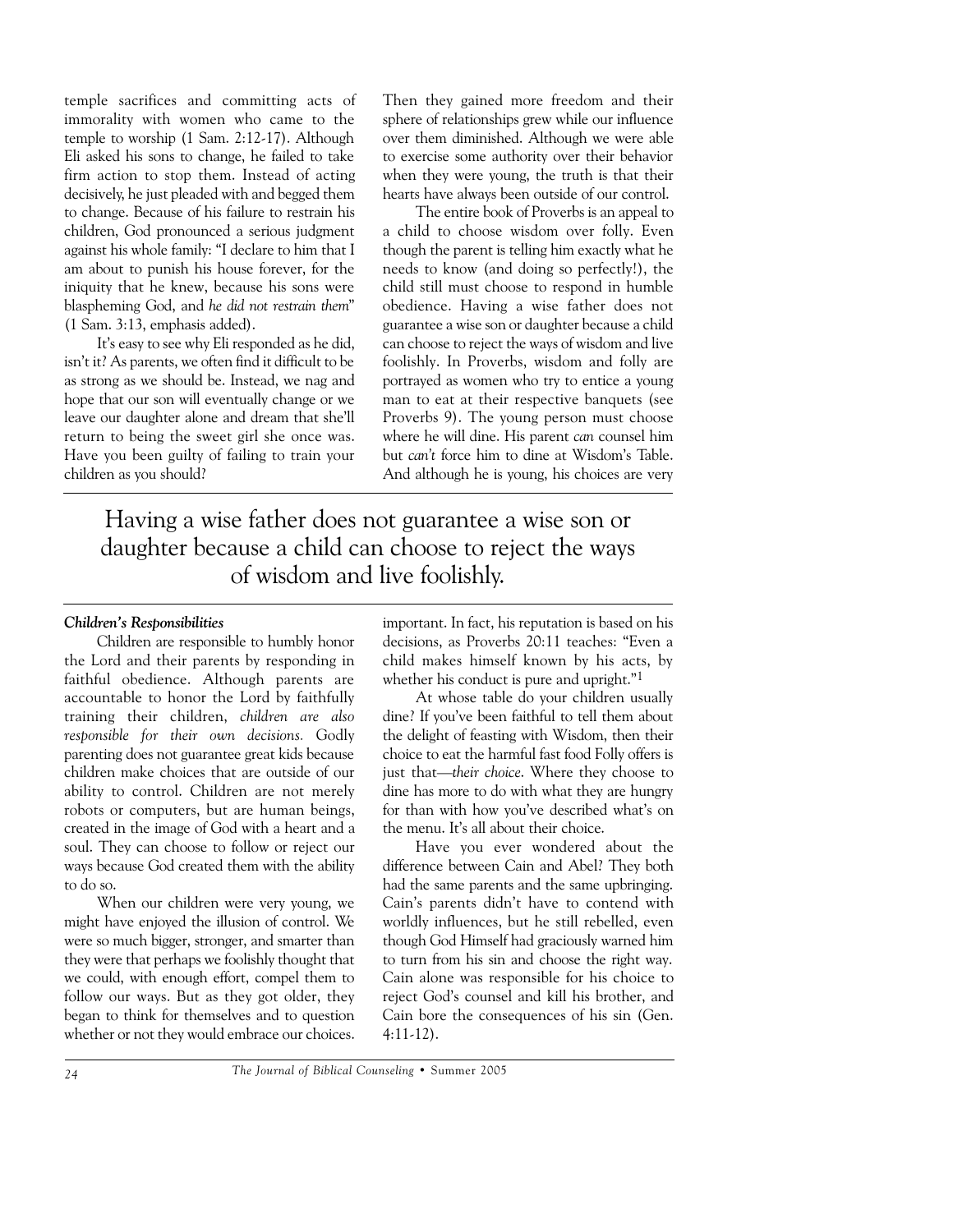Even the Lord Himself knows what it is like to be rejected by His children. Throughout the Old Testament, Israel is portrayed as God's son (Ex. 4:22; Jer. 31:9). The Lord was a perfect Father to His people. He delivered them from their enemies, planted them in a land flowing with milk and honey, and richly blessed them with His law so that they might prosper and enjoy His fellowship. But in spite of all this, Israel, God's son, rebelled and turned to other gods. When He lovingly disciplined them they didn't respond, but instead, hardened their hearts. Although no parents are as good and loving as our heavenly Father, we can probably relate to these heartbreaking words from the prophets:

> Children have I reared and brought up, but they have rebelled against me.

(Isa. 1:2)

You have struck them down, but they felt no anguish. You have consumed them, but they refused to take correction. They have made their faces harder than rock; they have refused to repent. (Jer. 5:3b-4)

Israel's rebellion was not caused by God's failure as a Father. It resulted from their wicked and foolish choices—and unhappily, they suffered the consequences of God's righteous judgment. Ponder now the truth that the Lord Himself understands the sorrow of having a rebellious son and remember...*you're not alone.*

In the book of Ezekiel, God makes it clear that children are responsible for their own choices. In a passage about righteous fathers who have wicked sons, God speaks of personal responsibility and accountability:

> "If a man is righteous and does what is just and right—if he…walks in My statutes, and keeps My rules by acting faithfully he is righteous; he shall surely live," declares the LORD GOD. "If he fathers a son who is violent, a shedder of blood, who does any of these things (though he himself did none of these things).…he [the son] shall not live.…his blood shall be upon himself." (Ezek. 18:5-6, 9-11,13)

Living as a godly parent does not ensure that your children will be godly. Children may, and sometimes do, reject their parents' holy ways. And this passage clearly states that the Lord doesn't blame godly parents for the choices of their children, but rather, holds the children accountable.

The battle for our families is actually spiritual in nature (Eph. 6:12). The fundamental discord in our children's rebellion is not between them and us, but between our children and the Lord. When a child decides that he loves the world, he isn't just rejecting us, he's rejecting the things of God (1 John 2:15-17; James 4:4). As parents, we shouldn't be shocked (though we frequently are) that a child who loves the world may exhibit hatred toward us. Yet the Bible teaches, "Do not be surprised, brothers, that the world hates you" (1 John 3:13). And in Luke 12:51-53, Jesus said,

> Do you think that I have come to give peace on earth? No, I tell you, but rather division. For from now on in one house there will be five divided, three against two and two against three. They will be divided, Father against son and son against Father, mother against daughter and daughter against mother….

Although a child's hatred is very painful, we are helped by remembering that this same hatred was experienced by our own dear Savior.

Rather than expecting that all children of all Christians will be saved, we should anticipate continued spiritual warfare and division until Christ returns. John MacArthur writes:

> Equipping a child with spiritual truth is no guarantee he or she will follow Christ. I know many diligent parents and grandparents whose hearts have been broken by a family member's rejection of Christ. We can only plant the seeds by teaching and living out the truth. How they respond is out of our hands.<sup>2</sup>

As you've read this article on children and their choices, we trust that your heart has been enlightened and your burden has been eased. Much of the sorrow we experience as parents of wayward children comes from the self-doubt and guilt we are prone to feel over our failures. What did we do wrong? Did I love her too much or not enough? What did we say or fail to say that would have turned her heart? We know all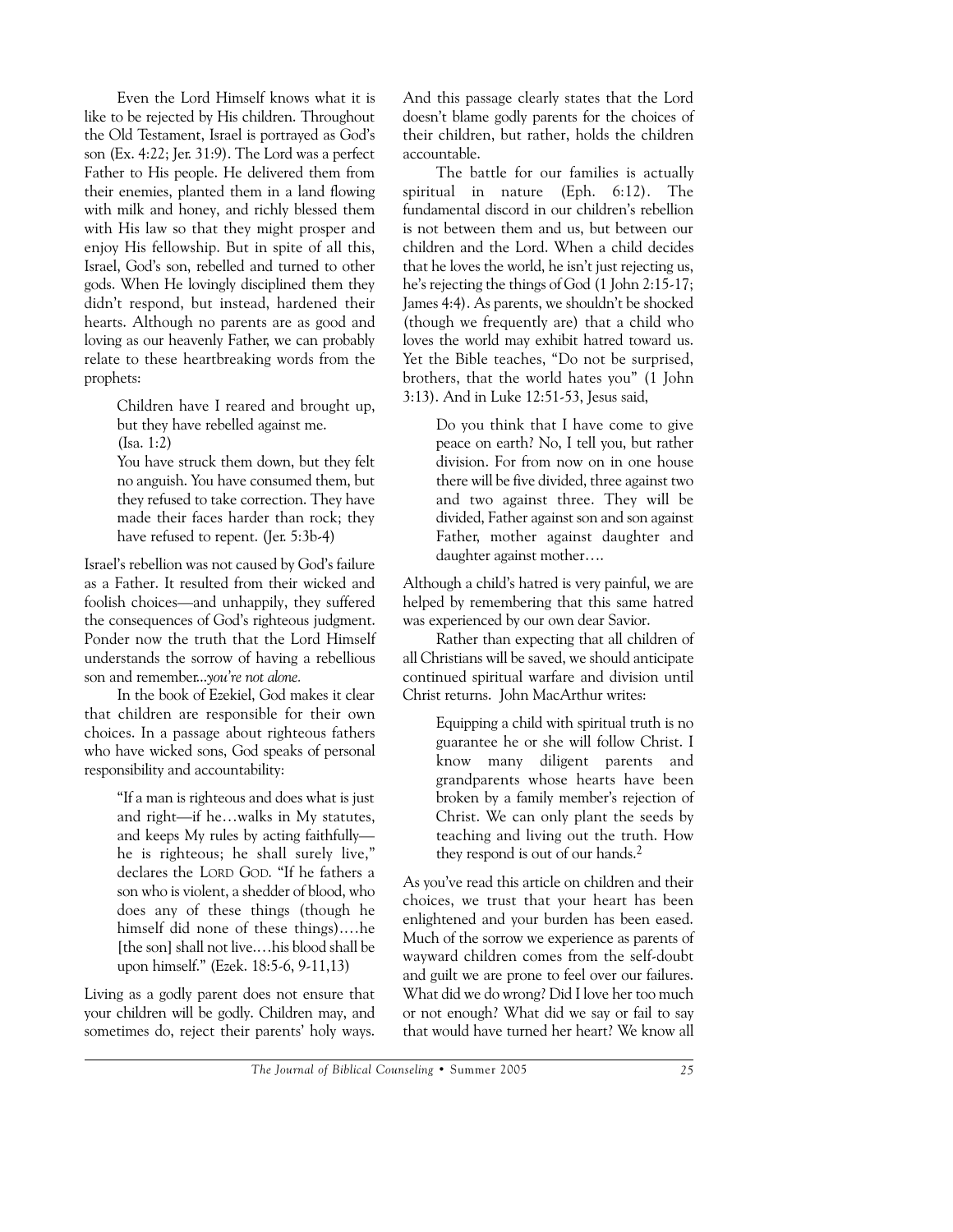these questions because we've asked them ourselves. We don't want to blithely excuse any real or possible failure on our part. But we do want to help you recognize the difference between your responsibility and your children's.

### *The Lord Rules Sovereignly*

So far, we've looked at two of the three factors related to how our children turn out. Now it's time to look at the third: *The Lord rules sovereignly over the lives of both parents and children, directing them according to His purposes.* 

From the standpoint of human responsibility, both parents and children make choices for which we are held accountable. Ultimately, however, we must rely on God to do, in our lives and in the lives of our children, what we are unable to do for ourselves. Psalm 127:1 says, "Unless the LORD builds the house, those who build it labor in vain." You know, the Lord has to pour out just as much grace to save a

about saying, "My child may have made mistakes, but he really is a good boy." As much as we might want to believe that, we need to realize that ultimately, the question of "goodness" doesn't have to do with what we perceive or think, but whether our child truly has received Christ as his Savior. The Bible teaches that children are not good by nature; they are not "blank slates" upon which we can write our values; they are not inherently innocent, nor are they genetically predisposed to be good. In fact, the Bible teaches that children are genetically predisposed to be bad because every child is born with original sin and a rebellious nature. This is the picture the Bible paints of our kids (and of us!):

> The intention of a man's heart is evil from his youth. (Gen. 8:21) Behold, I was brought forth in iniquity, and in sin did my mother conceive me. (Ps. 51:5).

*We are not in control of our children's destiny.*

child from a believing family as He does to save one from a more worldly environment! We parents need to embrace this humbling (yet liberating) truth: *We are not in control of our children's destiny.* We are powerless to create faith in our children's hearts. While we can encourage our children to hunger for Wisdom's Feast, we cannot make that choice for them. Only the sovereign Lord can change our children's hearts, and that's because, as dear as they are to us, our children are sinners by nature.

Biblically speaking, there are no "good" kids. When you picked up this article and read the title, perhaps you did so because your heart resonated with the thought—*That's me! I've got a good kid (or at least she was raised to be a good kid!) who recently has made some pretty bad choices.* 

We may assume that our children are good because they aren't in serious trouble and they are reasonably compliant, but such an assessment is based on outward behavior and not the inner heart. We have to be very careful As it is written: None is righteous, no not one; no one understands; no one seeks for God. All have turned aside; together they have become worthless; no one does good, not even one. (Rom. 3:10-12)

These verses might seem hard for us to reconcile with our experience when we gaze upon our little darlings and see their halting attempts to obey us. Unbelieving children may be sweet and compliant on the surface because they've learned that compliance is in their best interest and they don't want to face the consequences of disobedience. This outward self-righteousness falls far short of true heart goodness (or righteousness) as defined in Scripture. True goodness is rooted in love for God and is motivated by a faithful desire to please and glorify Him (Col. 3:17 and 1 Cor. 10:31). Fear of consequences will not keep children from making sinful choices when they think that the consequences can be avoided. As they grow older, their true nature will come out. Until God renews the heart, every child is dead in sin and unable to please Him.